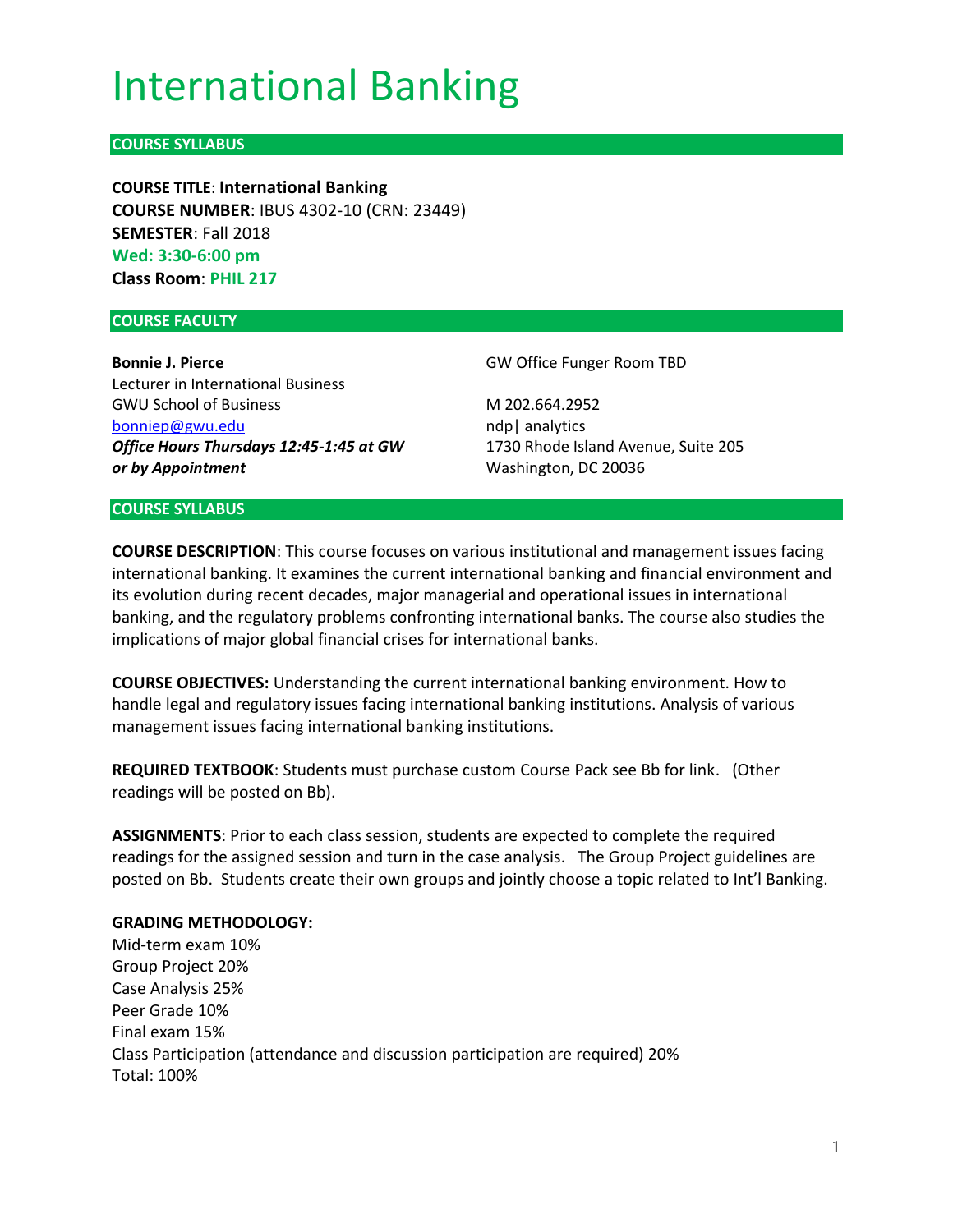## **COURSE OUTLINE**

*This outline is subject to change based on guest speaker availability and current events. Please see Bb for the most up-to-date outline. Bb will also have all readings and links to readings. Class slides will be posted just prior to class.*

| <b>Dates (all</b>  | <b>Part 1 - International Banking Ecosystem and</b> | Notes/Homework - see Bb                |
|--------------------|-----------------------------------------------------|----------------------------------------|
| <b>Wednesdays)</b> | <b>Select Topics</b>                                | for each week's readings               |
| 8/29               | <b>Class Overview &amp; Expectations</b>            | Sign up for a group on Bb<br>$\bullet$ |
|                    | Introduction to International Banking & the         | Post your bio in<br>$\bullet$          |
|                    | <b>Banking Ecosystem</b>                            | Discussion Tab on Bb                   |
|                    |                                                     | Watch the movie "The                   |
|                    |                                                     | Big Short" before 10/10                |
| 9/5                | Overview of Banking Products Part 1                 |                                        |
| 9/12               | Field Trip to American Bankers Association          | We will meet with Rob                  |
|                    |                                                     | Nichols their CEO. He is a GW          |
|                    |                                                     | alum.                                  |
| 9/19               | <b>Banking Products Part 2</b>                      | (Yom Kippur - let me know if           |
|                    |                                                     | you won't be in class)                 |
| 9/26               | Risk Management & Balance Sheet Management          | Group Project Topic Due                |
| 10/3               | Crisis, Scandal & Corruption in Banking             | Practice case analysis due             |
|                    | Case 1: BSI BANK OF SWITZERLAND                     | before class, post on Bb               |
| 10/10              | Role of Central Banks & Banking Regulators          | World Bank/IMF meetings                |
|                    |                                                     | $10/12 - 14$                           |
| 10/17              | <b>Case 2: Deutsche Bank</b>                        |                                        |
|                    |                                                     |                                        |
| Part 2             | <b>Strategy &amp; Management Issues in Banking</b>  |                                        |
| 10/24              | The Role of Fintech                                 | Case analysis due before               |
|                    | <b>Case 3: Bank of America</b>                      | class, post on Bb                      |
| 10/31              | Midterm Exam Online (take home) - NO class          | Sign up for a time workshop            |
|                    |                                                     | time before next class                 |
| 11/7               | Case 4: Minsheng Bank                               | Case analysis due before<br>$\bullet$  |
|                    | Group Project Workshop                              | class, post on Bb                      |
| 11/14              | Case 5: Alpen Bank                                  | Bring draft slides or<br>$\bullet$     |
|                    | <b>Group Project Workshop</b>                       | project framework to                   |
|                    |                                                     | class                                  |
| 11/21              | NO CLASS - THANKSGIVING BREAK                       |                                        |
| 11/28              | Case 6: Banco do Brazil                             | Case analysis due before<br>$\bullet$  |
|                    | Class Wrap-Up                                       | class, post on Bb                      |
| 12/5               | <b>Group Presentations</b>                          | Group slides due before class          |
|                    |                                                     | post on Bb in 2 places                 |
|                    | Online Final Exam during exam period (take home)    | All class material including           |
|                    |                                                     | projects are fair game                 |

FINAL EXAM: December ~12 (To be confirmed later by GW Scheduling Office). In accordance with university policy, the final exam will be given during the final exam period and not the last week of the semester. Our exam will be a take home exam.